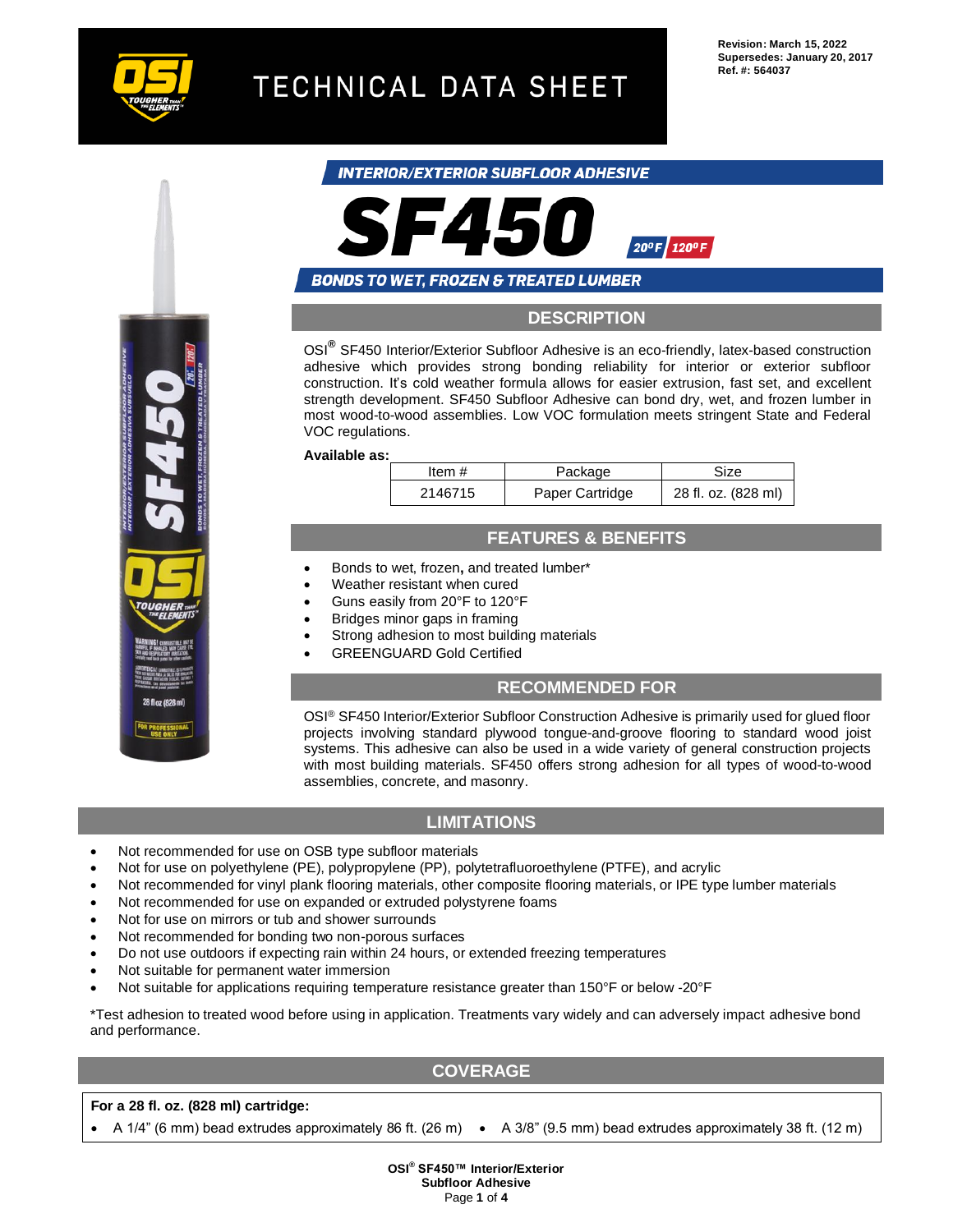

# **TECHNICAL DATA**

| <b>Typical Uncured Physical Properties</b>                                                                                                   |                                                  | <b>Typical Application Properties</b> |                                 |                                                                                                                                        |
|----------------------------------------------------------------------------------------------------------------------------------------------|--------------------------------------------------|---------------------------------------|---------------------------------|----------------------------------------------------------------------------------------------------------------------------------------|
| Color:                                                                                                                                       | Tan                                              |                                       | <b>Application Temperature:</b> | Apply between 20°F (-7°C) and                                                                                                          |
| Appearance:                                                                                                                                  | Paste                                            |                                       |                                 | 120°F (49°C) for optimal<br>performance                                                                                                |
| Base:                                                                                                                                        | Latex                                            |                                       |                                 |                                                                                                                                        |
| Viscosity:                                                                                                                                   | $190,000 - 300,000$ cps                          |                                       | Odor:                           | Mild Acrylic                                                                                                                           |
| <b>Specific Gravity:</b>                                                                                                                     | 1.367                                            |                                       |                                 |                                                                                                                                        |
| <u>pH:</u>                                                                                                                                   | 8.5                                              |                                       | Open Time:                      | 15 minutes* at 78°F (25°C) and<br>50% RH                                                                                               |
| Flashpoint:                                                                                                                                  | 129.2°F (54°C)                                   |                                       |                                 |                                                                                                                                        |
| % Solids by weight:                                                                                                                          | 80%                                              |                                       | <b>Reposition Time:</b>         | 15 minutes* at 78°F (25°C) and                                                                                                         |
| VOC Content:                                                                                                                                 | $0.1\%$ by weight                                | (CARB)                                | 50% RH                          |                                                                                                                                        |
|                                                                                                                                              | 49 g/L                                           | (SCAQMD)<br>rule 1168                 | Cure Time**:                    | $2 - 7$ days*                                                                                                                          |
| Shelf Life:                                                                                                                                  | 18 months from date of<br>manufacture (unopened) |                                       | Clean Up:                       | Clean up uncured adhesive residue<br>with warm water and soap. Cured<br>adhesive may be carefully cut away<br>with a sharp-edged tool. |
| Lot Code Explanation:                                                                                                                        | YYDDD                                            |                                       |                                 |                                                                                                                                        |
| $YY =$ Last two digits of year of manufacture<br>DDD = Day of manufacture based on 365 days per year<br>For example: $19061$ = March 2, 2019 |                                                  |                                       |                                 |                                                                                                                                        |

**\*** Time is dependent upon temperature, humidity, porosity of substrate and amount of adhesive used

**\*\*** Cure time is significantly increased in cold temperatures and/or low humidity conditions

| <b>Typical Cured Performance Properties</b> |                     |                         |                                                                                |  |  |  |
|---------------------------------------------|---------------------|-------------------------|--------------------------------------------------------------------------------|--|--|--|
| Color:                                      | Tan                 | Service Temperature:    | $-20^{\circ}$ F (-29 $^{\circ}$ C) to 150 $^{\circ}$ F (66 $^{\circ}$ C)       |  |  |  |
| Cured Form:                                 | Non-flammable solid | <b>Water Resistant:</b> | Yes, once cured. Do not use<br>outdoors if rain is expected<br>within 24 hours |  |  |  |
| <b>Shear Strength, ASTM D3498:</b>          |                     |                         |                                                                                |  |  |  |
| Wet Lumber:                                 | 195 psi             | Gap Filling:            | 228 psi                                                                        |  |  |  |
| Frozen Lumber:                              | $125$ psi           | Moisture Resistance:    | 100 psi no delamination                                                        |  |  |  |
| Dry Lumber:                                 | 221 psi             |                         |                                                                                |  |  |  |

## **Specifications:**

Meets and exceeds the following Specifications:

- American Plywood Association (APA) #AFG-01
- ASTM D3498
- Requirements of HUD UMB No.60a
- GREENGUARD Gold Certified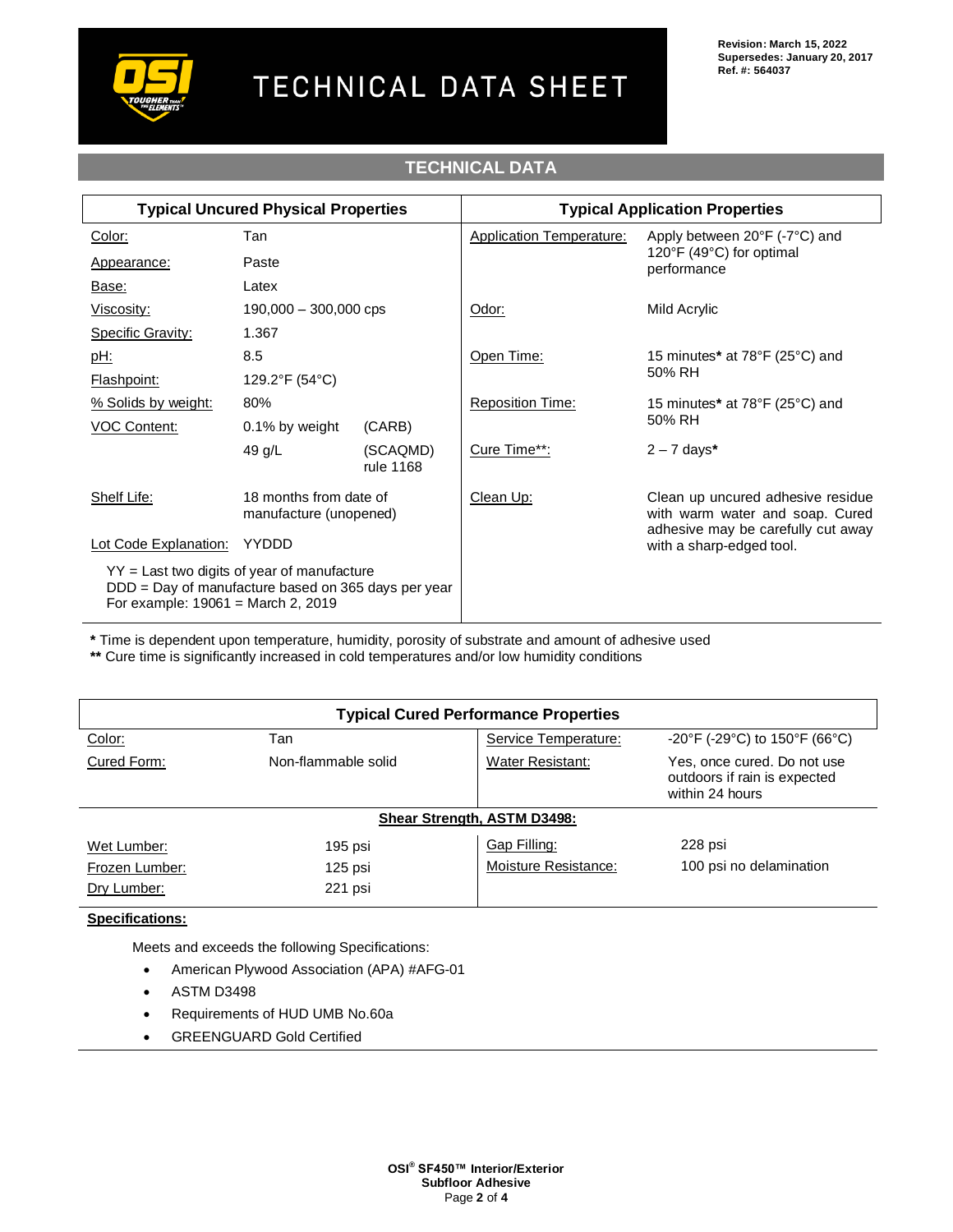

# TECHNICAL DATA SHEET

## **DIRECTIONS**

#### **Tools Typically Required:**

Utility knife, caulking gun, and tool to puncture cartridge seal. For best application results, OSI® recommends the use of a highquality caulking gun with at least a 12:1 hand thrust ratio such as the Albion<sup>®</sup> B12 and B12Q Cartridge guns.

#### **Safety Precautions:**

Interior applications require ventilation to the outside during application and cure. Wear gloves to avoid skin contact and wash hands after use.

#### **Preparation:**

The temperature of the adhesive, surfaces, and the working area must be between 20°F (-7°C) and 120°F (49°C). For smooth, fast, easy application during cold weather, store adhesive at room temperature (70 $\degree$  ± 5 $\degree$ F) 24 hours prior to use. Surfaces to be bonded must be clean, structurally sound, and free of standing water, snow, frost, dust, grease, oil, or other contaminants. To increase adhesion, sand glossy surfaces to a dull finish. Pre-fit all materials prior to applying product. Cut off tip of cartridge at 45° angle to desired bead size. Cut another 45° angle opposite the first cut. See Diagram 1, below. This will allow for applying a round bead of adhesive. The recommended bead size is 3/8" (9.5mm). Puncture seal inside of nozzle.



#### **General Application:**

Pre-cut and fit materials before applying adhesive. Using a caulking gun, apply adhesive to one surface of the material being bonded. Ensure that all outer edges and centers are adequately supplied with adhesive to ensure a complete and total bond. All materials should be pressed firmly together within 15 minutes of applying the adhesive. If work is delayed, remove excess adhesive and begin again. Repositioning time is approximately 15 minutes after joining. Cure time is dependent upon temperature, humidity, porosity of substrate, and amount of adhesive used. Low temperature and humidity will slow cure time. User is responsible for determining suitable and acceptable results for their intended project. Test before use. After use, wipe off nozzle tip and re-cap immediately.

#### **Sub Floor Installations:**

#### **For optimal performance, strict adherence to adhesive and flooring manufacturer installation instructions must be followed.**

Apply a continuous line of adhesive (3/8" round bead) to joists/framing members, or a serpentine pattern to wide areas such as 2x4 top cords laid flat. For tongue and groove panels, apply a continuous line of adhesive (1/4" thick) to groove avoiding excess "squeeze out." Each panel must be positioned in place (avoid sliding or smearing the adhesive) and fastened within 15 minutes of applying adhesive to ensure maximum bond before proceeding to the next step.

**Note:** if work is delayed, remove applied adhesive and begin again.

Follow proper gapping and fastening methods as designated by the APA Nailed-Glued Fastening Schedule (Table 14) published in the APA Engineered Wood Construction Guide, Form No. E30W.

**Special note:** screws are recommended for installing subfloor panels.

#### **Clean-up:**

Clean tools and uncured adhesive residue immediately with warm water and soap. Cured adhesive may be carefully cut away with a sharp-edged tool.

## **STORAGE & DISPOSAL**

**KEEP FROM FREEZING**. For best results store product at standard conditions which are defined as  $72^{\circ}F \pm 4^{\circ}F$  (22°C  $\pm 2^{\circ}C$ ) and <50% relative humidity. Take unwanted product to an approved hazardous waste facility. Hardened material may be disposed of with household trash.